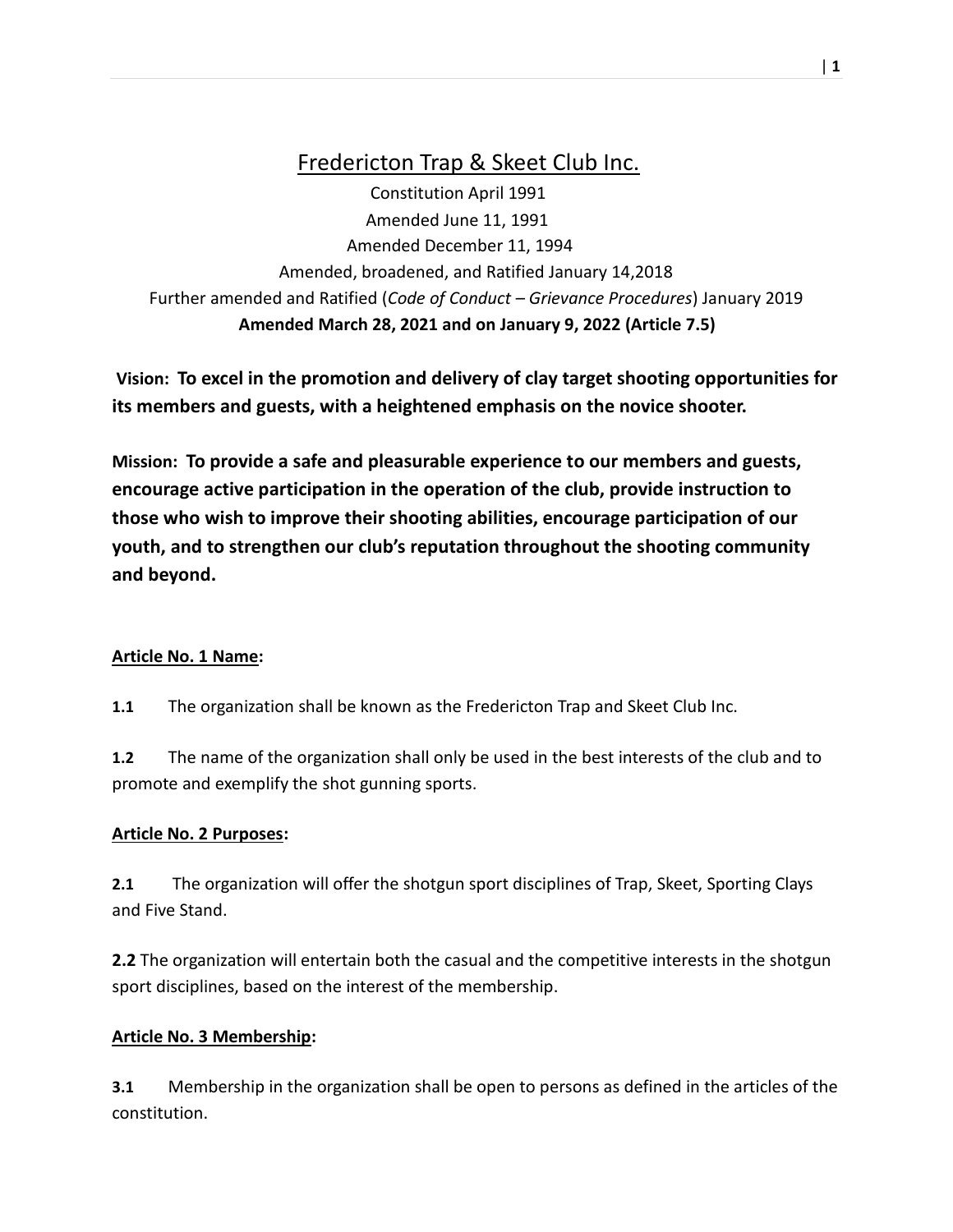**3.2** At the discretion of the board, a frequent visitor will be requested to take out a membership in the club.

**3.3** Membership in the organization may be withdrawn by written request to the secretary of the Board of Directors, but dues paid shall not be refunded.

**3.4** Membership in the organization may be refused, cancelled, or suspended for cause by a majority vote of the Board of Directors, after a Hearing, notice of which is to be sent by registered mail to the affected person/persons concerned.

**3.5** A Code of Conduct and Grievance Procedure Guidelines have been created and adopted by the Board to settle most member concerns and disputes. Copies are available upon request. (**NOTE: January 13, 2019, the membership voted in the Code of Conduct as Policy (Ref. 13.1A and the Grievance Procedures as a recommendation 13.1B)** Where necessary, such concerns and disputes may be settled with the assistance of a Grievance Committee which shall comprise as a minimum, two members of the Board. Additional club members may also be requested to assist the Committee with the grievance process.

Membership in the organization will be open to persons in the following classes:

A. **Regular membership**: A resident of Canada may be a member of the organization as an annual member upon payment of the prescribed dues, and have possession of a valid PAL (Possession and Acquisition License).

B. **Novice membership**: A youth, who has not reached the age of 19 or a student enrolled in an educational or vocational program under the age of 25 and a Canadian resident, may be a member of the organization, upon payment of the prescribed dues.

C. **Corporate membership**: A business recognized within the statutes of the Province of New Brunswick may have membership privileges in the organization upon payment of the prescribed dues.

**3.7** In order to possess voting privileges, a member **must** be in good standing 90 days prior to the vote being cast. This includes, but not limited to, the AGM.

### **Article No. 4 Dues:**

**4.1** Dues for the classes of membership shall be determined by resolution of the Board of Directors and be approved by the membership at an annual meeting.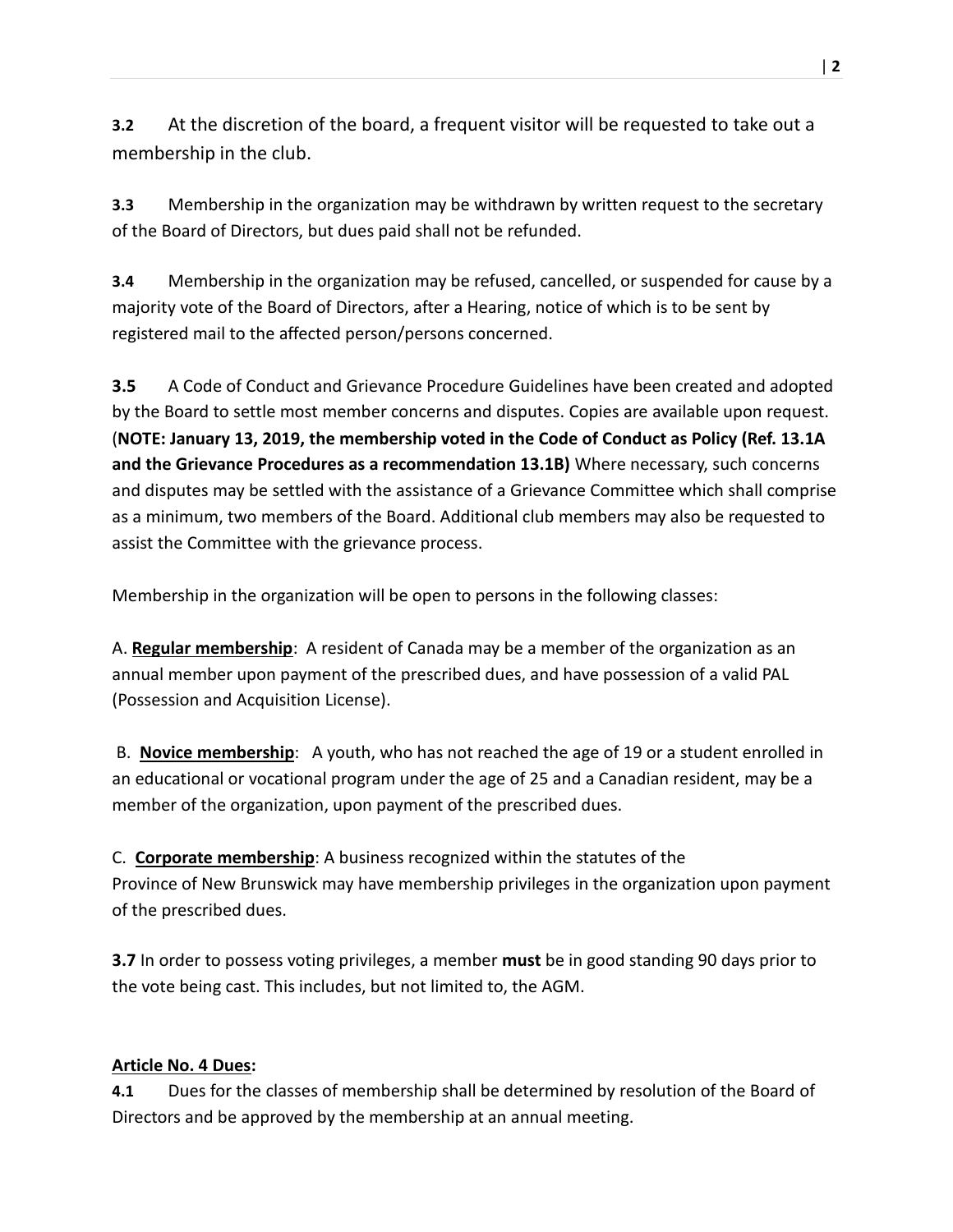- **4.2** Annual dues shall be payable on the first day of January of each year.
- **4.3** At the discretion of the Board, a membership will be cancelled if dues are delinquent.

#### **Article No. 5 The Executive and Directors**

5.1 The organization shall be managed by the executive and board members.

5.2 The Board shall consist of at least eight members with a maximum of twelve members. The numbers in excess of eight will be at the discretion of the Board.

**5.3 A**. The Board shall comprise the following administrative positions: President Vice-President Secretary and/or Treasurer Past-President And a minimum of 4 directors elected from the membership.

#### **5.3 B**. Executive Positions

A member must complete one full term on the Board, before serving on the executive as President or Vice- President.

The executive positions are: President, Vice-President, Secretary, Treasurer (or Secretary/Treasurer - see also 5.4) and Past-President. The Past-President is to serve a minimum of two years, after which, continuance is at the discretion of the board.

#### **5.3 C**. Directors

A minimum of four and a maximum of eight directors including the executive committee shall form "the Board" as a whole.

**5.4** At the discretion of the Board, the positions of Treasurer and Secretary may be combined as one.

**5.5** The Board shall meet at the call of the President or at the request of three members of the Board.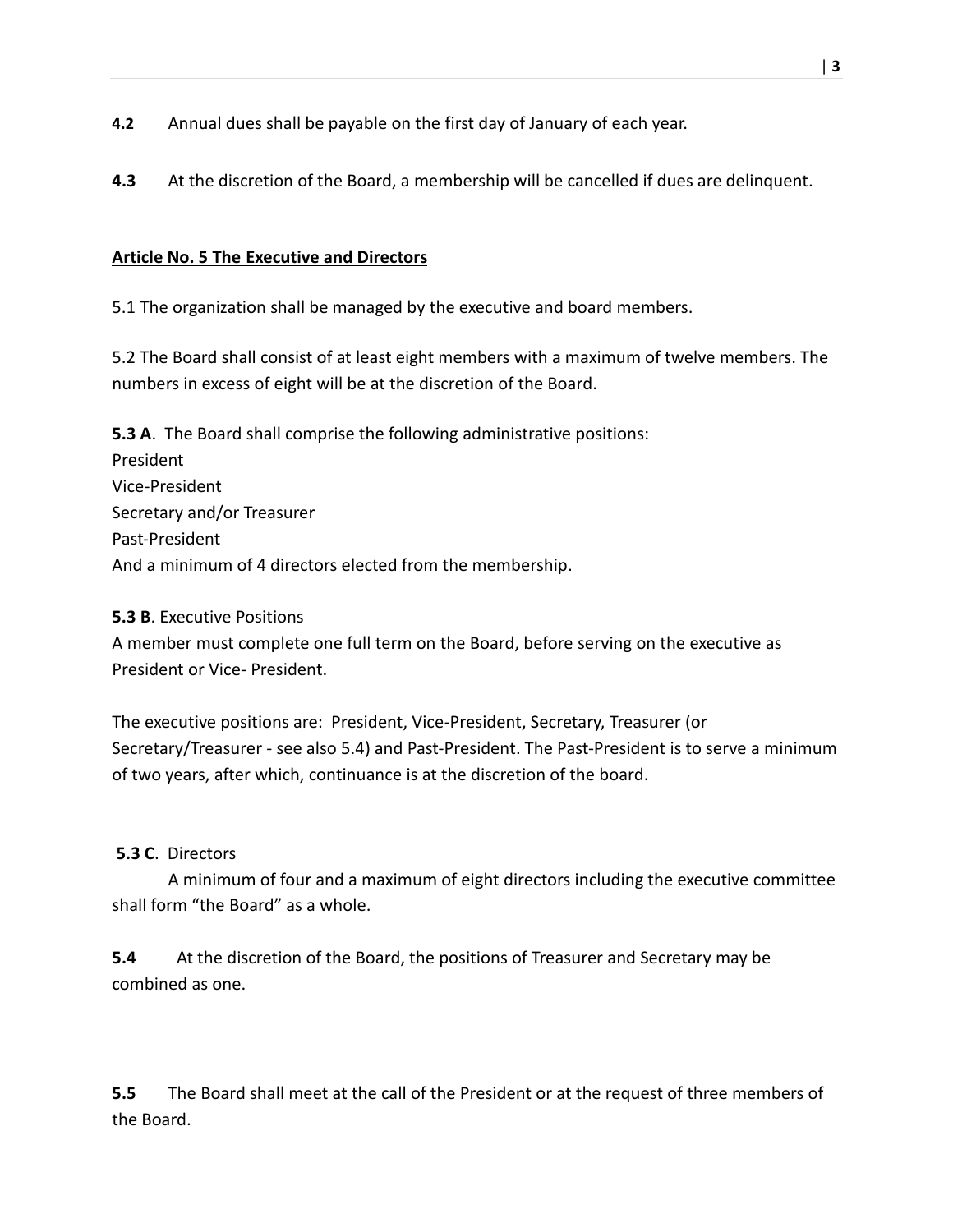### **5.6 A Terms of Office - Executive**

**President –** The president may serve two consecutive two year terms, provided no other candidate(s) come forward, after the first term. If so, a ballot election will be held. After the second term, and without a motion at the AGM, the president may be reconfirmed by secret ballot every two years by the membership. Presumably, the candidate should have a demonstrated track record of running a business or other organization and has the available time and commitment level to move the club forward.

**Vice president –** The term of this office is the same as a director. The Vice-President shall serve as Chair in the absence of the President and be given full powers of the office.

**Secretary and/or Treasurer –** There is no specified term for either of these positions. Board discretion will prevail.

**Past-President –** see article **5.3 B**

### **5.6 B Terms of office – (Directors)**

Directors shall serve one (1) one-year term. An additional one-year term can be confirmed at the discretion of the general membership at the AGM, should a director wish to remain in service for the additional term.

**5.7** The Board, in conducting their duties, shall serve without remuneration.

**5.8** If a vacancy should occur on the Board, owing to unforeseen circumstances, that vacancy may be filled by a temporary appointment by the Board from the membership. This position must be ratified at the next AGM by majority vote of the membership.

**5.9** The administrators of FTSC shall be limited in their purchasing authority to a maximum of \$7,500.00, unless it is a previously established expense. Beyond that amount, and up to \$20,000.00, a vote must be held within the board as a whole. Further, in excess of this amount (\$20,000.00), especially where it affects the future indebtedness of the club, it must be brought before the membership for voting.

#### **Article No. 6 Meetings**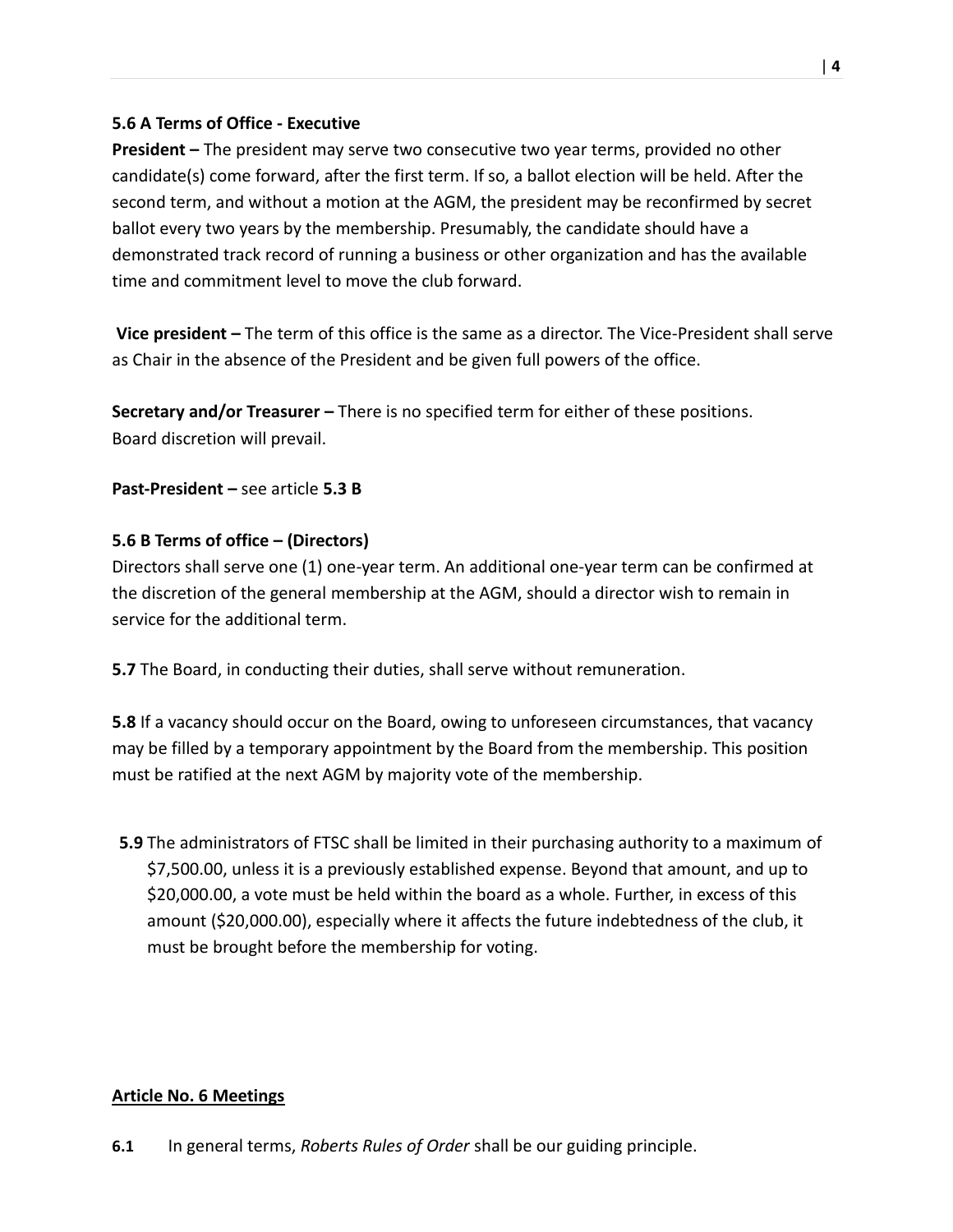### **6.2 Meetings (Clarified February 02, 2020).**

**(a)** The board shall conduct a meeting with the membership of the organization on an annual basis. (A.G.M.)

**(b)** The membership shall be provided with an agenda electronically, where possible, 14 days prior to the meeting.

(**c**) Generally, the annual meeting (A.G.M.) shall be held on the second Sunday of January in any given year. In the case of inclement weather, or other mitigating factors requiring postponement, the alternate dates shall be each Sunday thereafter until the meeting is achieved.

(**d**) The Board shall meet at the call of the President or at the request of three members of the Board.

(**e**) In addition, the membership has the right to request a meeting by providing 30 days notice in writing to the secretary, representing 20% of the membership. Each member's signature is to be included in the notice, along with the stated purpose of the meeting.

**6.3** At all general meetings of the membership, including the AGM, twenty-five regular members shall constitute a quorum.

**6.4** At all meetings of the Board, provided proper notice is duly given, a simple majority of the board shall constitute a quorum.

**6.5** At all regular, executive, and/or board meetings, each member shall have only one (1) vote. In the event of a tie, the president or chair will exercise the privilege of casting the deciding vote. The President or Chair only obtains voting privileges in the case of a tie. **Proxy votes will not be permitted.**

### **Article No. 7 Committees**

**7.1** The Board may require the support of a committee(s) to fulfill their responsibilities. The Board may appoint a Chair from the Board to be responsible for a committee and seek committee members from the membership in fulfilling the responsibilities of the given committee. **All committees are to be chaired by a sitting Board member**.

**7.2** Committees shall serve without remuneration.

**7.3** The powers of the committee shall be defined by the Board, unless previously defined.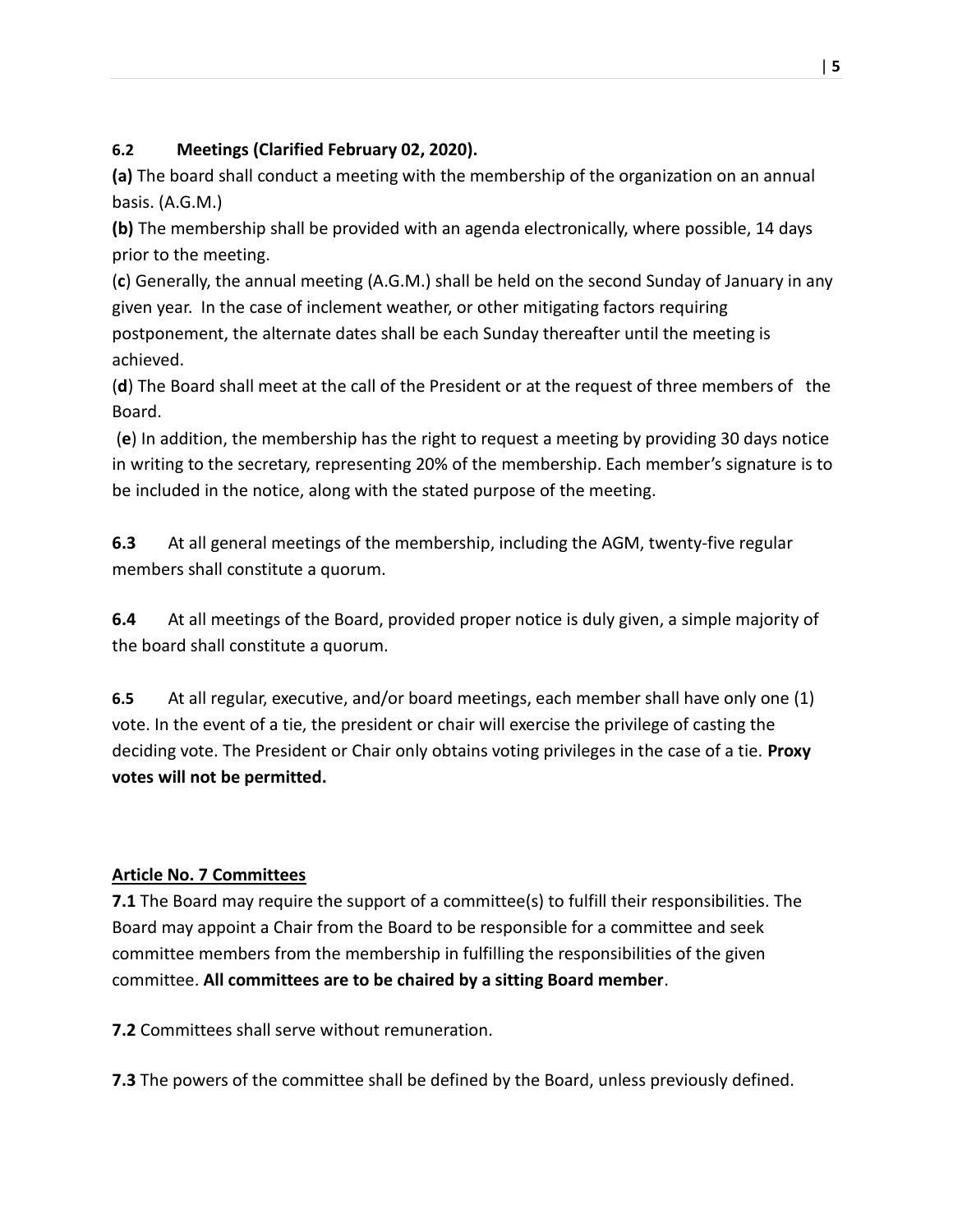### **7.4 Nominating Committee for Board positions**

The Nominating Committee shall comprise the Past-President, or in their absence a sitting Board member as chair, together with a minimum of two regular members in good standing. Together, they will seek interested and qualified members to serve in the various roles for both the Executive and Board positions. Individual members are encouraged to suggest potential candidates to the committee during this process.

**This process however, does not exclude nominations from the floor at the AGM. Further, nominations for each position shall be called three times before closing.**

### **7.5 Ballot**

Two regular members in good standing shall be appointed by the presiding Chair to distribute, collect, tabulate and upon completion of a vote, report the results to the assembled members. Upon acceptance of said results, it shall be moved that the ballots be destroyed.

### **Once the election is complete – the committee as a whole shall be dissolved.**

### **Article No. 8 Fiscal Year**

**8.1** The fiscal year of the organization shall be from January 1 to December 31.

### **Article No. 9 Signing Officers**

**9.1** The signing officers of the organization shall be the President and one of the Vice-President, Secretary or Treasurer.

### **Article No. 10 Auditors**

**10.1 Audit Committee:** Between 90 and 60 days prior to a general meeting, usually the annual meeting, five (5) members will have the right to call for an audit, by petitioning the Secretary in writing. The document must contain the signatures of the petitioners. This **audit** is to be considered a records review. A general review that confirms the club's record keeping is in good general order.

**10.1 (b) Providing** the above statement is in order, the nominating chair will petition two (2) regular members to serve on this committee, along with one board member to serve as chair. A vacancy may be filled by board appointment.

**10.1 (c)** Three members of the board have the right to call for an audit at any time.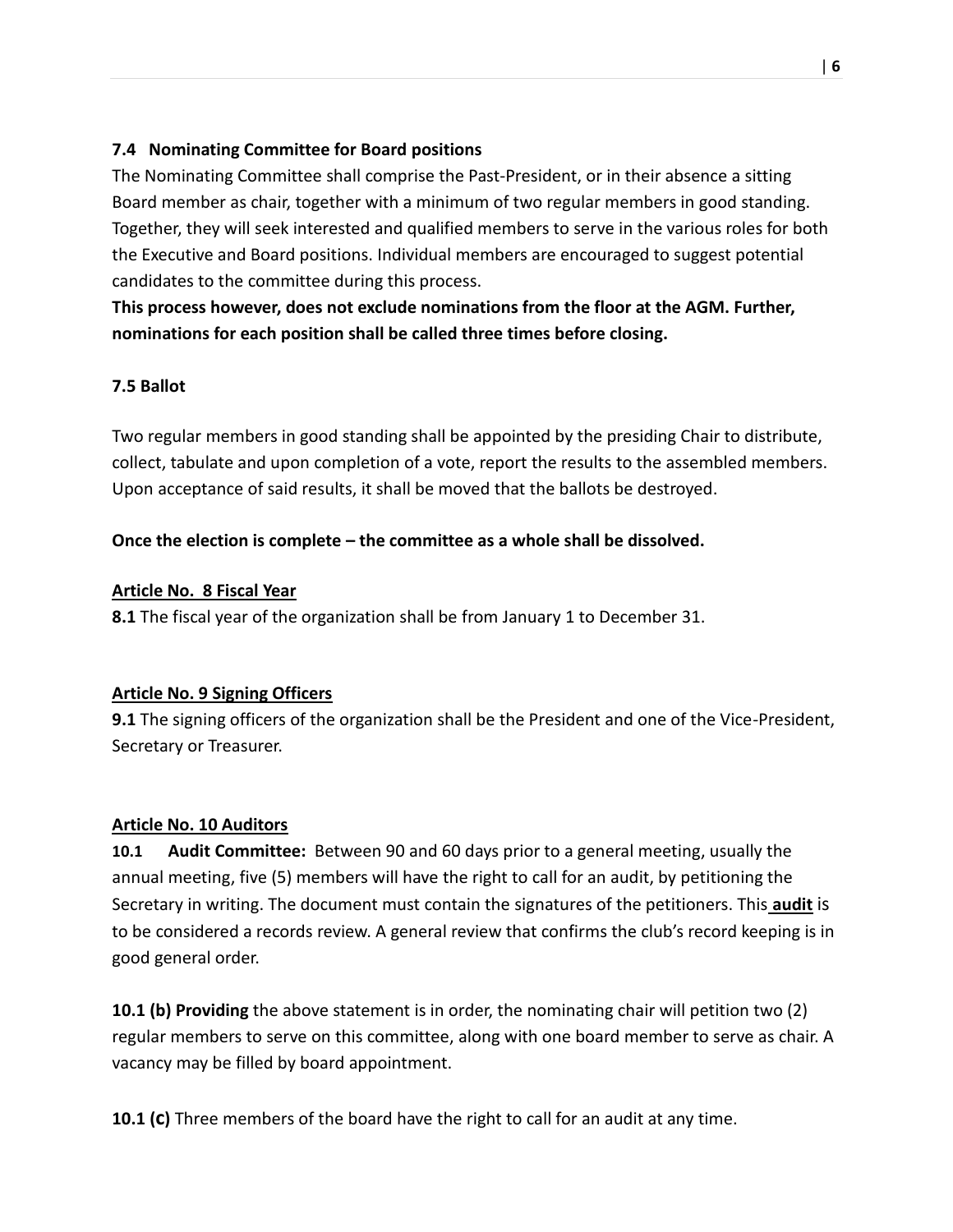### **Article No. 11 Amendments**

**11.1** Any article may be amended by majority vote from the membership at a meeting of the membership provided that a notice of the motion, naming the mover and seconder, has been given to the secretary within 30 days for inclusion in the notice of such a meeting.

### **Article No. 12 Safety**

**12.1** All members and/or individuals who actively participate in events sanctioned by the Fredericton Trap and Skeet Club Inc. or groups that rent our facility, are to follow all safe gun and ammunition handling practices as prescribed by the Board. Eye and ear protection is mandatory. Safety is to be paramount for all users.

**12.2** The Fredericton Trap and Skeet Club Inc. shall maintain a liability insurance policy for the protection of the membership and guests, as well as, an officer and director's liability policy.

### **Article No. 13 Policies**

**13.1 A:** The Board of Directors shall adopt a series of policies, all be it subject to amendment from time to time, for the operation of the Fredericton Trap and Skeet Club. These policies shall be visibly displayed at all times and shall have binding powers on the members and their guests. These policies are to be ratified at each subsequent AGM.

**13.1 B**: The Code of Conduct policy, was approved, as **policy**, by the membership January 13, 2019 **(See NOTE, Article 3.5)**

# **Find the Code of Conduct Policy on the following page.**

**13.1 C**: The Board of FTSC has also developed guidelines with reference to grievance procedures.

The Grievance Procedures were voted by the membership as a **recommendation,** January 13, 2019 **(See NOTE, Article 3.5)**

# **Find the Grievance Procedures recommendation on the following page after the Code of Conduct Policy**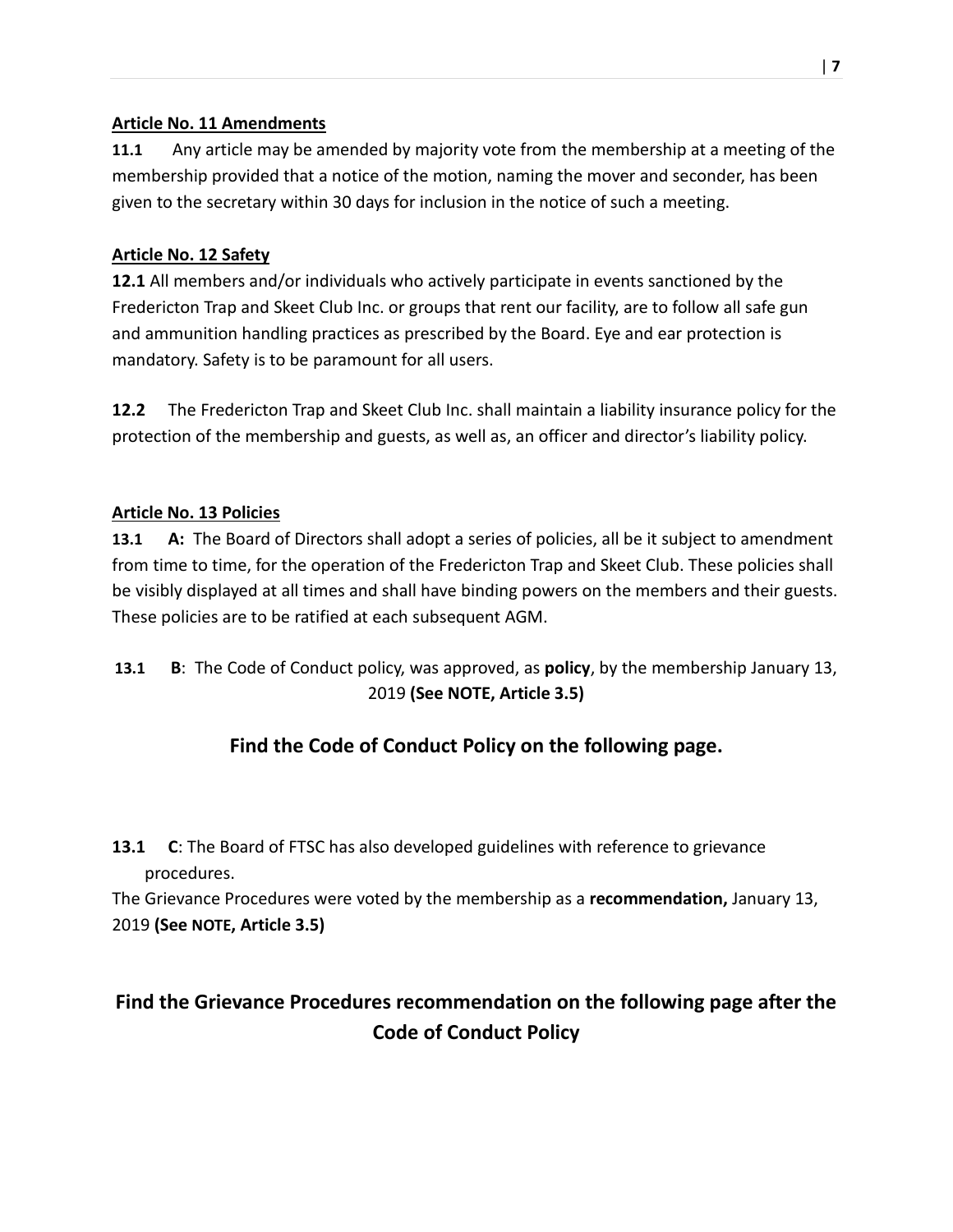# **Code of Conduct for Members and Guests of FTSC**

-It is the policy of FTSC that all members and guests at all events maintain the highest degree of credibility and decorum possible, and make every attempt to conduct themselves in a manner so as to not embarrass other members and guests of FTSC by their words or actions.

-Behaviour by anyone which has the potential to harm physically, mentally or negatively impact the reputation of FTSC or any of its members, is prohibited.

-Good sportsmanship is the obligation of every member and is an integral part of every event sponsored by or held at FTSC.

-The ethical environment of FTSC must affirm and reflect primacy of human dignity. It must encourage growth and achievement. It must insist on respect in all interpersonal relationships.

-All FTSC members, their guests and executive are to be held accountable for their use of profane, vulgar or offensive language and behaviour.

-Any abusive treatment of fellow shooters and/or range/club officials is prohibited and will not be tolerated.

All disputes and disagreements among FTSC members and guests **may** be dealt with by following the **FTSC grievance procedure.**